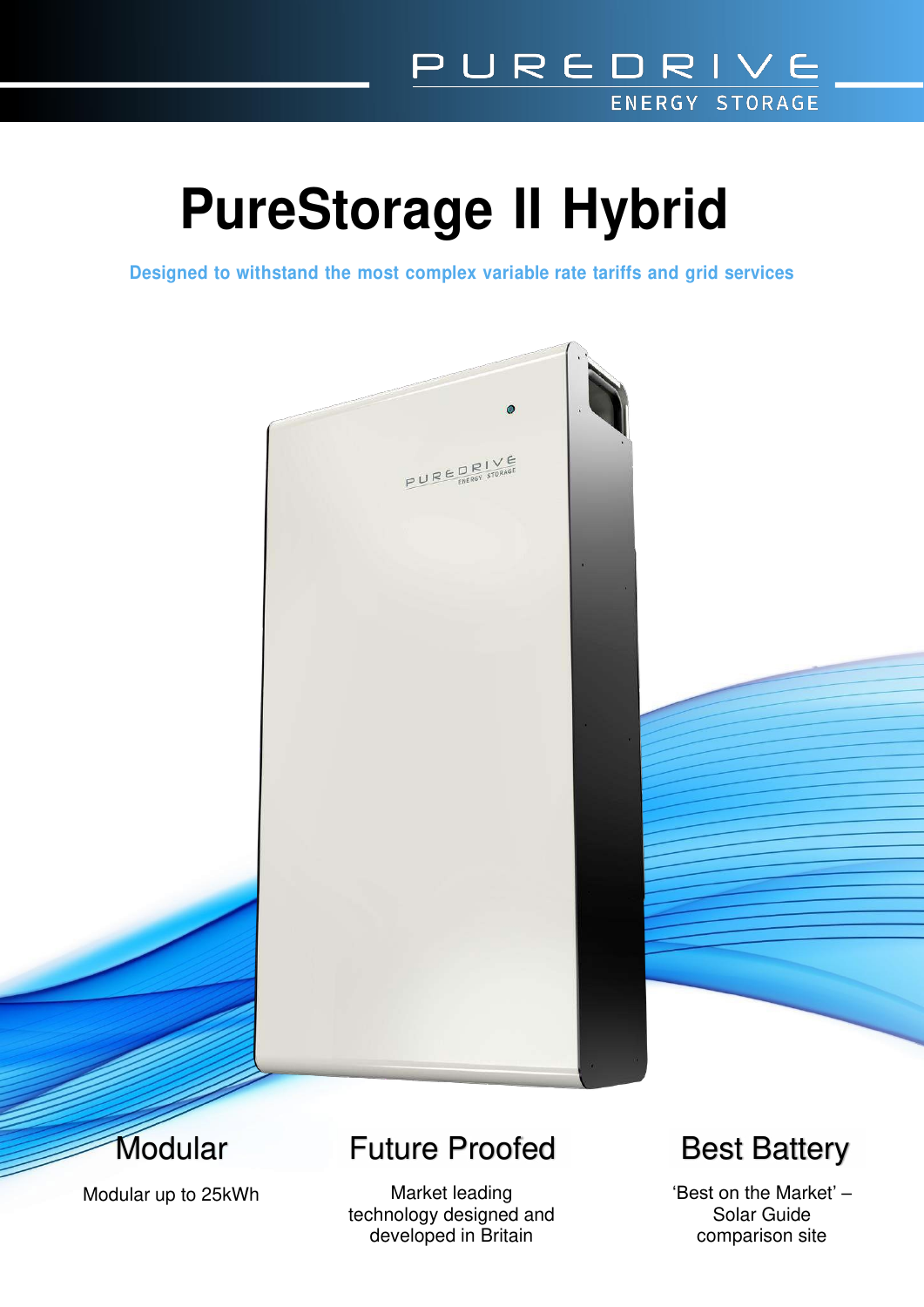### **Puredrive Energy Storage**



Self balancing technology makes it easy to increase your home storage capacity in the future.

#### Approved with leading battery inverters



**Home Battery Storage** 

**ENERGY STORAGE**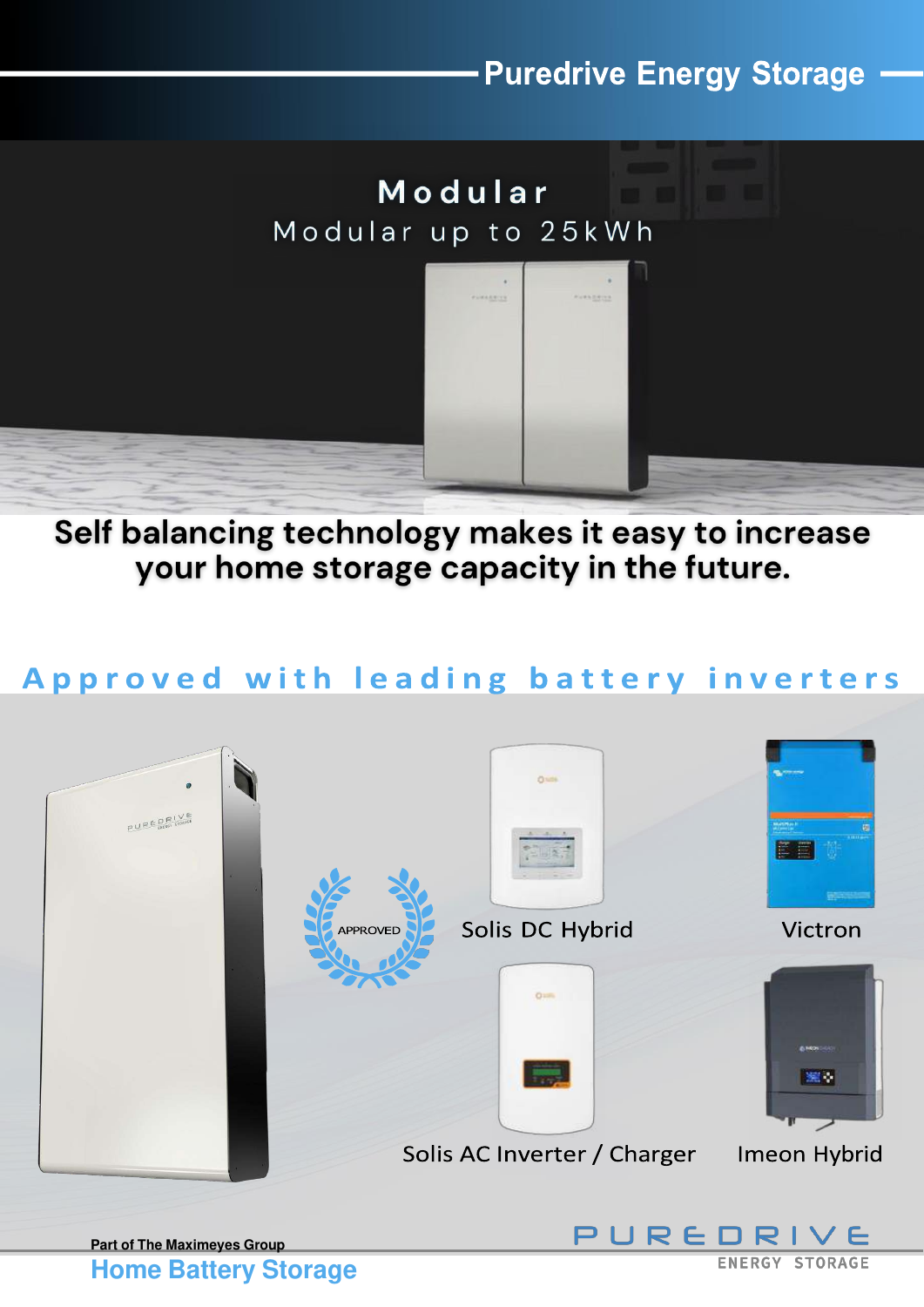# **Future Proofed Technology**

- **' B E S T O N T H E M A R K E T ' S o l a r G u i d e c o m p a r i s o n s i t e**
- **Modular – can add more capacity in the future (up to 25kWh)**
- **1C rating – maximising charge and discharge rates**
- **10,000 cycles – lasts 3 times longer than leading brands**
- **45 MWh of throughput guaranteed (best on the market)**
- **Integrated DC isolator saves time and money when installing**
- Backed and approved by best inverter suppliers on the market
- **IP65 – weather and water proof**
- **Theory Convercent protection automatic seamless switchover 90% DoD**





PURED **ENERGY STORAGE**